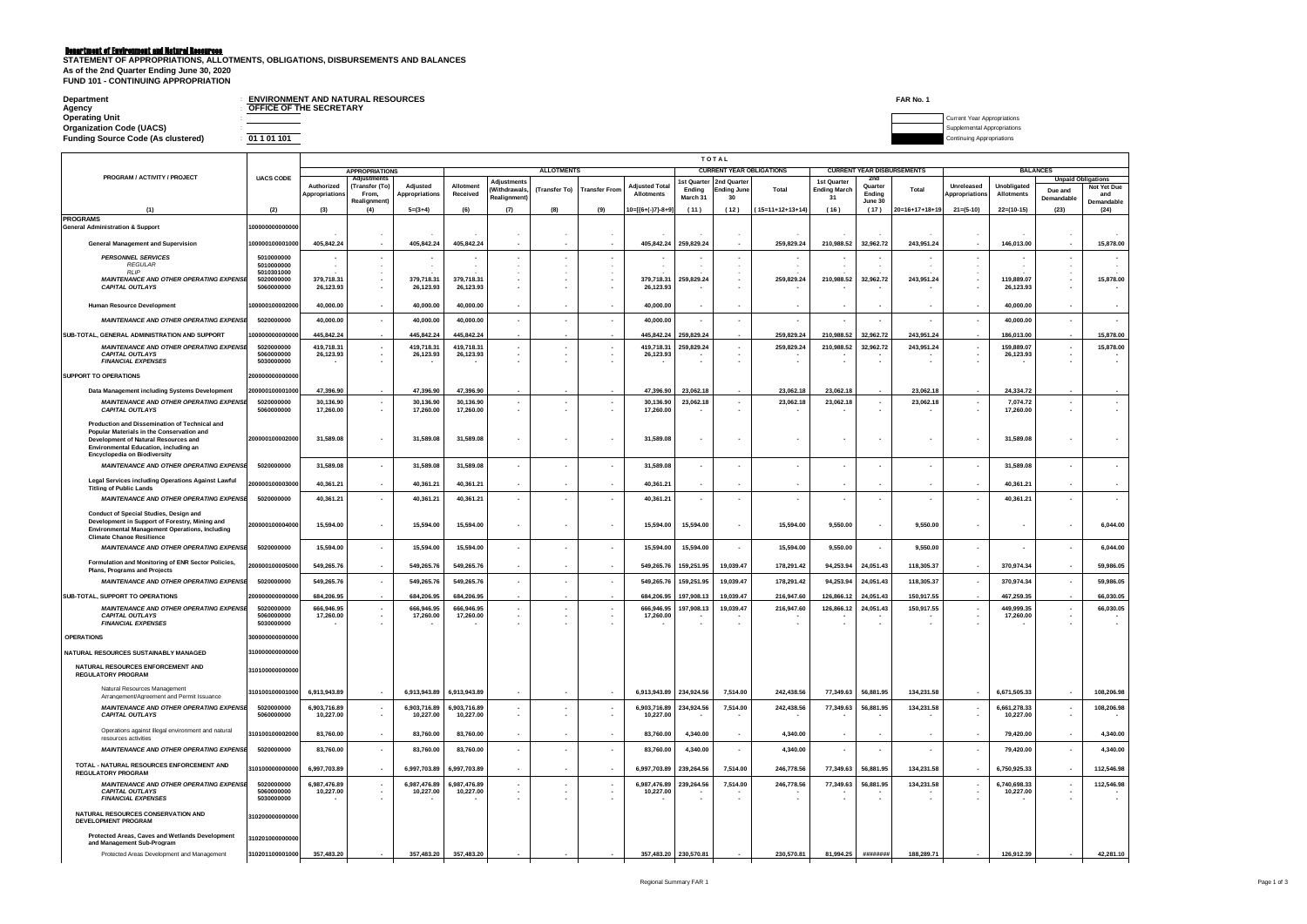**Beartment of Environment and Natural Resentese**<br>Statement of Appropriations, Allotments, Obligations, Disbursements and Balances **As of the 2nd Quarter Ending June 30, 2020 FUND 101 - CONTINUING APPROPRIATION**

| Department<br>Agency<br><b>Operating Unit</b><br><b>Organization Code (UACS)</b> | <b>ENVIRONMENT AND NATURAL RESOURCES</b><br>OFFICE OF THE SECRETARY<br>01 1 01 101 |       | FAR No. 1<br><b>Current Year Appropriations</b><br>Supplemental Appropriations |
|----------------------------------------------------------------------------------|------------------------------------------------------------------------------------|-------|--------------------------------------------------------------------------------|
| <b>Funding Source Code (As clustered)</b>                                        |                                                                                    | TOTAL | <b>Continuing Appropriations</b>                                               |

| PROGRAM / ACTIVITY / PROJECT                                                    |                          |                           | <b>APPROPRIATIONS</b>               |                             |                           |                            | <b>ALLOTMENTS</b>        |                      |                           |                               | <b>CURRENT YEAR OBLIGATIONS</b> |                                  | <b>CURRENT YEAR DISBURSEMENTS</b> |                  |                              |                | <b>BALANCES</b>            |                          |                         |
|---------------------------------------------------------------------------------|--------------------------|---------------------------|-------------------------------------|-----------------------------|---------------------------|----------------------------|--------------------------|----------------------|---------------------------|-------------------------------|---------------------------------|----------------------------------|-----------------------------------|------------------|------------------------------|----------------|----------------------------|--------------------------|-------------------------|
|                                                                                 | <b>UACS CODE</b>         | Authorized                | <b>Adjustments</b><br>(Transfer (To | Adiusted                    | Allotment                 | Adjustments                |                          |                      | <b>Adiusted Total</b>     | <b>Ist Quarter</b>            | 2nd Quarte                      |                                  | 1st Quarter                       | Quarter          |                              | Unreleased     | Unobligated                | Unpaid                   | igations<br>Not Yet Due |
|                                                                                 |                          | Appropriation             | From.                               | Appropriation               | Received                  | Withdrawals<br>tealignment | (Transfer To)            | <b>Transfer From</b> | Allotments                | Ending<br>March 3             | <b>Ending June</b><br>30        | Total                            | <b>Ending March</b><br>31         | Ending           | Total                        | Appropriations | <b>Allotments</b>          | Due and<br>Demandable    | and                     |
|                                                                                 |                          |                           | Realignment                         |                             |                           |                            |                          |                      |                           |                               |                                 |                                  |                                   | June 30          |                              |                |                            |                          | Demandable              |
| (1)<br><b>MAINTENANCE AND OTHER OPERATING EXPENSI</b>                           | (2)<br>5020000000        | (3)<br>357,483,20         | (4)                                 | $5 = (3 + 4)$<br>357,483.20 | (6)<br>357,483,20         | (7)                        | (8)                      | (9)                  | $0=[(6+(-)7)-8+9]$        | (11)<br>357,483.20 230,570.81 | (12)                            | $(15=11+12+13+14)$<br>230,570.81 | (16)<br>81.994.25                 | (17)<br>######## | 20=16+17+18+19<br>188,289.71 | $21 = (5-10)$  | $22=(10-15)$<br>126,912.39 | (23)                     | (24)<br>42.281.10       |
|                                                                                 |                          |                           |                                     |                             |                           |                            |                          |                      |                           |                               |                                 |                                  |                                   |                  |                              |                |                            |                          |                         |
| Wildlife Resources Conservation Sub-Program                                     | 31020200000000           |                           |                                     |                             |                           |                            |                          |                      |                           |                               |                                 |                                  |                                   |                  |                              |                |                            |                          |                         |
| Protection and Conservation Wildlife                                            | 310202100001000          | 52,781.39                 |                                     | 52.781.39                   | 52.781.39                 |                            |                          |                      | 52,781.39                 |                               |                                 |                                  |                                   |                  |                              |                | 52,781.39                  |                          |                         |
| <b>MAINTENANCE AND OTHER OPERATING EXPENSE</b>                                  | 5020000000               | 52.781.39                 | ٠.                                  | 52.781.39                   | 52.781.39                 |                            |                          |                      | 52.781.39                 |                               |                                 |                                  |                                   |                  |                              |                | 52.781.39                  | ٠.                       |                         |
|                                                                                 |                          |                           |                                     |                             |                           |                            |                          |                      |                           |                               |                                 |                                  |                                   |                  |                              |                |                            |                          |                         |
| Coastal and Marine Ecosystems Rehabilitation Sub-<br>Program                    | 310203000000000          |                           |                                     |                             |                           |                            |                          |                      |                           |                               |                                 |                                  |                                   |                  |                              |                |                            |                          |                         |
| Management of Coastal and Marine                                                | 310203100001000          | 80,525.20                 |                                     | 80.525.20                   | 80.525.20                 |                            |                          |                      | 80.525.20                 | 5,657.64                      |                                 | 5.657.64                         | 4.680.00                          |                  | 4.680.00                     |                | 74.867.56                  |                          | 977.64                  |
| MAINTENANCE AND OTHER OPERATING EXPENSE                                         | 5020000000               | 80,525.20                 | $\overline{\phantom{a}}$            | 80,525.20                   | 80,525.20                 |                            |                          |                      | 80,525.20                 | 5,657.64                      | ×.                              | 5,657.64                         | 4,680.00                          | $\sim$           | 4,680.00                     |                | 74,867.56                  | $\sim$                   | 977.64                  |
|                                                                                 |                          |                           |                                     |                             |                           |                            |                          |                      |                           |                               |                                 |                                  |                                   |                  |                              |                |                            |                          |                         |
| SUB- TOTAL - Coastal and Marine Ecosystems<br><b>Rehabilitation Sub-Program</b> | 31020300000000           | 80.525.20                 | $\cdot$                             | 80.525.20                   | 80.525.20                 | . .                        | ٠                        | . .                  | 80,525,20                 | 5,657.64                      |                                 | 5.657.64                         | 4,680.00                          |                  | 4,680,00                     | $\sim$         | 74.867.56                  | $\sim$                   | 977.64                  |
| <b>MAINTENANCE AND OTHER OPERATING EXPENSE</b>                                  | 5020000000               | 80.525.20                 |                                     | 80.525.20                   | 80.525.20                 |                            |                          |                      | 80.525.20                 | 5,657.64                      |                                 | 5.657.64                         | 4,680.00                          |                  | 4,680.00                     |                | 74,867.56                  | ×                        | 977.64                  |
|                                                                                 |                          |                           |                                     |                             |                           |                            |                          |                      |                           |                               |                                 |                                  |                                   |                  |                              |                |                            |                          |                         |
| <b>Land Management Sub-Program</b>                                              | 310204000000000          |                           |                                     |                             |                           |                            |                          |                      |                           |                               |                                 |                                  |                                   |                  |                              |                |                            |                          |                         |
| Land Survey, Disposition and Records Management                                 | 310204100001000          | 299.293.24                |                                     | 299.293.24                  | 299.293.24                |                            |                          |                      | 299.293.24                | 90.676.00                     |                                 | 90.676.00                        | 42.310.55                         | 47.042.00        | 89.352.55                    |                | 208.617.24                 |                          | 1.323.45                |
|                                                                                 | 5020000000               |                           |                                     |                             |                           |                            |                          |                      |                           |                               |                                 |                                  |                                   |                  |                              |                |                            | $\sim$                   | 1,323.45                |
| <b>MAINTENANCE AND OTHER OPERATING EXPENSE</b>                                  |                          | 299.293.24                | $\overline{\phantom{a}}$            | 299.293.24                  | 299.293.24                |                            |                          |                      | 299.293.24                | 90.676.00                     |                                 | 90,676,00                        | 42,310.55                         | 47.042.00        | 89,352.55                    |                | 208,617.24                 |                          |                         |
| SUB TOTAL - Land Management Sub-Program                                         | 10204000000000           | 299,293.24                |                                     | 299.293.24                  | 299.293.24                |                            |                          |                      | 299.293.24                | 90,676.00                     |                                 | 90,676.00                        | 42,310.55                         | 47.042.00        | 89,352.55                    |                | 208.617.24                 |                          | 1,323.45                |
| <b>MAINTENANCE AND OTHER OPERATING EXPENSE</b>                                  | 5020000000               | 299,293.24                | $\overline{\phantom{a}}$            | 299,293.24                  | 299,293.24                |                            | $\cdot$                  |                      | 299,293.24                | 90,676.00                     |                                 | 90,676.00                        | 42,310.55                         | 47,042.00        | 89,352.55                    |                | 208,617.24                 | $\overline{\phantom{a}}$ | 1,323.45                |
|                                                                                 | 31020500000000           |                           |                                     |                             |                           |                            |                          |                      |                           |                               |                                 |                                  |                                   |                  |                              |                |                            |                          |                         |
| Forest and Watershed Management Sub-Program                                     |                          |                           |                                     |                             |                           |                            |                          |                      |                           |                               |                                 |                                  |                                   |                  |                              |                |                            |                          |                         |
| Forest Development, Rehabilitation and<br>Maintenance and Protection            | 310205100001000          | 199,912.13                | $\cdot$                             | 199,912.13                  | 199,912.13                |                            |                          |                      | 199,912.13                |                               |                                 |                                  |                                   |                  |                              |                | 199,912.13                 | $\overline{\phantom{a}}$ |                         |
| <b>MAINTENANCE AND OTHER OPERATING EXPENSE</b>                                  | 5020000000               | 184.334.13                | $\overline{\phantom{a}}$            | 184.334.13                  | 184.334.13                | $\mathbf{r}$               |                          |                      | 184.334.13                |                               |                                 |                                  |                                   |                  |                              |                | 184,334.13                 | $\sim$                   |                         |
| <b>CAPITAL OUTLAYS</b>                                                          | 5060000000               | 15,578.00                 |                                     | 15,578.00                   | 15,578.00                 |                            |                          |                      | 15,578,00                 |                               |                                 |                                  |                                   |                  |                              |                | 15,578,00                  |                          |                         |
| Soil Conservation and Watershed Management                                      |                          |                           |                                     |                             |                           |                            |                          |                      |                           |                               |                                 |                                  |                                   |                  |                              |                |                            |                          |                         |
| including River Basin and Management and                                        | 310205100002000          | 154,847.11                | $\overline{\phantom{a}}$            | 154,847.11                  | 154,847.11                |                            |                          |                      | 154,847.11                | 47,368.00                     |                                 | 47,368.00                        | 34,613.71                         | 12.055.00        | 46,668.71                    |                | 107,479.11                 | $\overline{\phantom{a}}$ | 699.29                  |
| Development                                                                     |                          |                           |                                     |                             |                           |                            |                          |                      |                           |                               |                                 |                                  |                                   |                  |                              |                |                            |                          |                         |
| <b>MAINTENANCE AND OTHER OPERATING EXPENSE</b>                                  | 5020000000               | 154,847.11                | $\overline{\phantom{a}}$            | 154,847.11                  | 154.847.11                |                            |                          |                      | 154,847.11                | 47,368.00                     |                                 | 47.368.00                        | 34,613.71                         | 12.055.00        | 46,668.71                    |                | 107,479.11                 | $\sim$                   | 699.29                  |
|                                                                                 |                          |                           |                                     |                             |                           |                            |                          |                      |                           |                               |                                 |                                  |                                   |                  |                              |                |                            |                          |                         |
| SUB TOTAL - Forest and Watershed Management<br>Sub-Program                      | 310205000000000          | 354,759.24                | $\cdot$                             | 354,759.24                  | 354,759.24                |                            |                          |                      | 354,759.24                | 47,368.00                     |                                 | 47,368.00                        | 34,613.71                         | 12,055.00        | 46,668.71                    |                | 307,391.24                 | ÷,                       | 699.29                  |
| <b>MAINTENANCE AND OTHER OPERATING EXPENSE</b>                                  | 5020000000               | 339.181.24                | $\overline{\phantom{a}}$            | 339.181.24                  | 339.181.24                | . .                        |                          |                      | 339.181.24                | 47.368.00                     |                                 | 47.368.00                        | 34.613.71                         | 12,055.00        | 46.668.71                    |                | 291.813.24                 | $\sim$                   | 699.29                  |
| <b>CAPITAL OUTLAYS</b>                                                          | 5060000000               | 15,578.00                 | $\overline{\phantom{a}}$            | 15,578.00                   | 15,578.00                 |                            |                          |                      | 15,578,00                 |                               |                                 |                                  |                                   |                  |                              |                | 15,578,00                  | $\overline{\phantom{a}}$ |                         |
| TOTAL - NATURAL RESOURCES CONSERVATION AND                                      |                          |                           |                                     |                             |                           |                            |                          |                      |                           |                               |                                 |                                  |                                   |                  |                              |                |                            |                          |                         |
| DEVELOPMENT PROGRAM                                                             | 310200000000000          | 1.144.842.27              | $\cdot$                             | 1.144.842.27                | 1.144.842.27              |                            |                          |                      | 1.144.842.27              | 374,272.45                    |                                 | 374.272.45                       | 163,598.51                        | #######          | 328,990.97                   |                | 770.569.82                 | $\sim$                   | 45.281.48               |
| <b>MAINTENANCE AND OTHER OPERATING EXPENSE</b>                                  | 5020000000               | 1,129,264.27              | $\overline{\phantom{a}}$            | 1,129,264.27                | 1,129,264.27              | $\sim$                     |                          |                      | 1,129,264.27              | 374,272.45                    |                                 | 374,272.45                       | 163,598.51                        | *********        | 328,990.97                   |                | 754,991.82                 | $\sim$                   | 45,281.48               |
| <b>CAPITAL OUTLAYS</b>                                                          | 5060000000               | 15,578.00                 |                                     | 15,578.00                   | 15,578.00                 |                            |                          |                      | 15,578,00                 |                               |                                 |                                  |                                   |                  |                              |                | 15,578.00                  | ٠                        |                         |
|                                                                                 |                          |                           |                                     |                             |                           |                            |                          |                      |                           |                               |                                 |                                  |                                   |                  |                              |                |                            |                          |                         |
| TOTAL - NATURAL RESOURCES SUSTAINABLY MANAGED                                   | 10000000000000           | 8.142.546.16              | $\overline{\phantom{a}}$            | 8.142.546.16                | 8.142.546.16              |                            |                          |                      | 8.142.546.16              | 613,537.01                    | 7.514.00                        | 621.051.01                       | 240.948.14                        | #######          | 463.222.55                   |                | 7.521.495.15               | $\overline{\phantom{a}}$ | 157,828.46              |
| <b>MAINTENANCE AND OTHER OPERATING EXPENSE</b>                                  | 5020000000               | 8,116,741.16              | $\overline{\phantom{a}}$            | 8,116,741.16                | 8,116,741.16              | $\overline{\phantom{a}}$   | ٠                        |                      | 8,116,741.16              | 613,537.01                    | 7,514.00                        | 621,051.01                       | 240,948.14                        | #######          | 463,222.55                   |                | 7,495,690.15               | $\sim$                   | 157,828.46              |
| <b>CAPITAL OUTLAYS</b>                                                          | 5060000000               | 25,805.00                 |                                     | 25.805.00                   | 25,805,00                 |                            |                          |                      | 25,805,00                 |                               |                                 |                                  |                                   |                  |                              |                | 25,805,00                  |                          |                         |
|                                                                                 |                          |                           |                                     |                             |                           |                            |                          |                      |                           |                               |                                 |                                  |                                   |                  |                              |                |                            |                          |                         |
| ADAPTIVE CAPACITIES OF HUMAN COMMUNITIES AND                                    |                          |                           |                                     |                             |                           |                            |                          |                      |                           |                               |                                 |                                  |                                   |                  |                              |                |                            |                          |                         |
| <b>NATURAL SYSTEMS IMPROVED</b>                                                 | 320000000000000          |                           |                                     |                             |                           |                            |                          |                      |                           |                               |                                 |                                  |                                   |                  |                              |                |                            |                          |                         |
| ENVIRONMENTAL AND NATURAL RESOURCES                                             |                          |                           |                                     |                             |                           |                            |                          |                      |                           |                               |                                 |                                  |                                   |                  |                              |                |                            |                          |                         |
| <b>RESILIENCY PROGRAM</b>                                                       | 32030000000000           |                           |                                     |                             |                           |                            |                          |                      |                           |                               |                                 |                                  |                                   |                  |                              |                |                            |                          |                         |
| Natural Resources Assessment                                                    | 320300100001000          | 10,377.00                 |                                     | 10.377.00                   | 10.377.00                 |                            |                          |                      | 10.377.00                 |                               |                                 |                                  |                                   |                  |                              |                | 10.377.00                  |                          |                         |
| <b>MAINTENANCE AND OTHER OPERATING EXPENSE</b>                                  | 5020000000               | 10,377.00                 |                                     | 10,377.00                   | 10,377.00                 |                            |                          |                      | 10,377.00                 |                               |                                 |                                  |                                   |                  |                              |                | 10,377.00                  | ÷,                       |                         |
|                                                                                 |                          |                           |                                     |                             |                           |                            |                          |                      |                           |                               |                                 |                                  |                                   |                  |                              |                |                            |                          |                         |
| SUB-TOTAL, OPERATIONS                                                           |                          | 8.152.923.16              |                                     | 8,152,923.16                | 3.152.923.16              |                            |                          |                      | 8,152,923.16              | 613,537.01                    | 7.514.00                        | 621.051.01                       | 240.948.14                        | *********        | 463,222.55                   |                | 7.531.872.15               |                          | 157,828.46              |
| <b>MAINTENANCE AND OTHER OPERATING EXPENSE</b>                                  | 5020000000               | 8,127,118.16              | $\cdot$                             | 8.127.118.16                | 8.127.118.16              |                            |                          |                      | 8.127.118.16              | 613,537.01                    | 7,514.00                        | 621,051.01                       | 240,948.14                        | #######          | 463,222.55                   |                | 7.506.067.15               | $\cdot$                  | 157,828.46              |
| <b>CAPITAL OUTLAYS</b>                                                          | 5060000000               | 25,805.00                 |                                     | 25.805.00                   | 25,805,00                 |                            |                          |                      | 25.805.00                 |                               |                                 |                                  |                                   |                  |                              |                | 25,805,00                  |                          |                         |
| A. AGENCY SPECIFIC BUDGET/AUTOMATIC                                             |                          |                           |                                     |                             |                           |                            |                          |                      |                           |                               |                                 |                                  |                                   |                  |                              |                |                            |                          |                         |
| <b>APPROPRIATIONS (RLIP)</b>                                                    |                          | 9,282,972.35              | $\cdot$                             | 9,282,972.35                | 9,282,972.35              |                            |                          |                      | 9,282,972.35              | #########                     | 26,553.47                       | 1,097,827.85                     | 578,802.78                        | ********         | 858,091.34                   |                | 8,185,144.50               |                          | 239,736.51              |
| <b>PERSONNEL SERVICES</b>                                                       | 5010000000               |                           |                                     |                             |                           |                            |                          |                      |                           |                               |                                 |                                  |                                   |                  |                              |                |                            |                          |                         |
| <b>MAINTENANCE AND OTHER OPERATING EXPENSE</b><br><b>CAPITAL OUTLAYS</b>        | 5020000000<br>5060000000 | 9,213,783.42<br>69,188.93 | $\cdot$                             | 9,213,783.42<br>69.188.93   | 9.213.783.42<br>69.188.93 |                            |                          |                      | 9.213.783.42<br>69.188.93 | **********                    | 26.553.4                        | 1,097,827.85                     | 578,802.78                        | #######          | 858,091.34                   |                | 8.115.955.57<br>69,188.93  | $\sim$                   | 239,736.51              |
|                                                                                 |                          |                           |                                     |                             |                           |                            |                          |                      |                           |                               |                                 |                                  |                                   |                  |                              |                |                            |                          |                         |
| <b>GRAND TOTAL</b>                                                              |                          | 9,282,972.35              |                                     | 9,282,972.35 9,282,972.35   |                           |                            |                          |                      | 9,282,972.35              | #########                     | 26,553.47                       | 1,097,827.85                     | 578,802.78                        | ########         | 858,091.34                   |                | 8,185,144.50               |                          | 239,736.51              |
| <b>MAINTENANCE AND OTHER OPERATING EXPENSE</b>                                  | 5020000000               | 9.213.783.42              | $\overline{\phantom{a}}$            | 9.213.783.42                | 9,213,783.42              |                            |                          |                      | 9.213.783.42              | #########                     | 26.553.4                        | 1.097.827.85                     | 578,802.78                        | #######          | 858.091.34                   |                | 8.115.955.57               | $\blacksquare$           | 239,736.51              |
| <b>CAPITAL OUTLAYS</b>                                                          | 5060000000               | 69,188.93                 |                                     | 69,188.93                   | 69,188.93                 |                            |                          |                      | 69.188.93                 |                               |                                 |                                  |                                   |                  |                              |                | 69,188.93                  |                          |                         |
| <b>GRAND TOTAL - FAR 1 A</b>                                                    |                          | 9,282,972.35              |                                     | 9,282,972.35 9,282,972.35   |                           |                            |                          |                      | 9,282,972.35              | **********                    | 26,553.47                       | 1,097,827.85                     | 578,802.78                        | ########         | 858,091.34                   |                | 8,185,144.50               |                          | 239,736.51              |
| <b>MAINTENANCE AND OTHER OPERATING EXPENSE</b>                                  | 5020000000               | 9,213,783.42              |                                     | 9,213,783.42 9,213,783.42   |                           |                            | $\overline{\phantom{a}}$ |                      | 9,213,783.42              | #########                     | 26,553.47                       | 1,097,827.85                     | 578,802.78                        | #######          | 858,091.34                   |                | 8,115,955.57               | $\sim$                   | 239,736.51              |
| <b>CAPITAL OUTLAYS</b>                                                          | 5060000000               | 69.188.93                 |                                     | 69.188.93                   | 69.188.93                 |                            |                          |                      | 69.188.93                 |                               |                                 |                                  |                                   |                  |                              |                | 69.188.93                  |                          |                         |